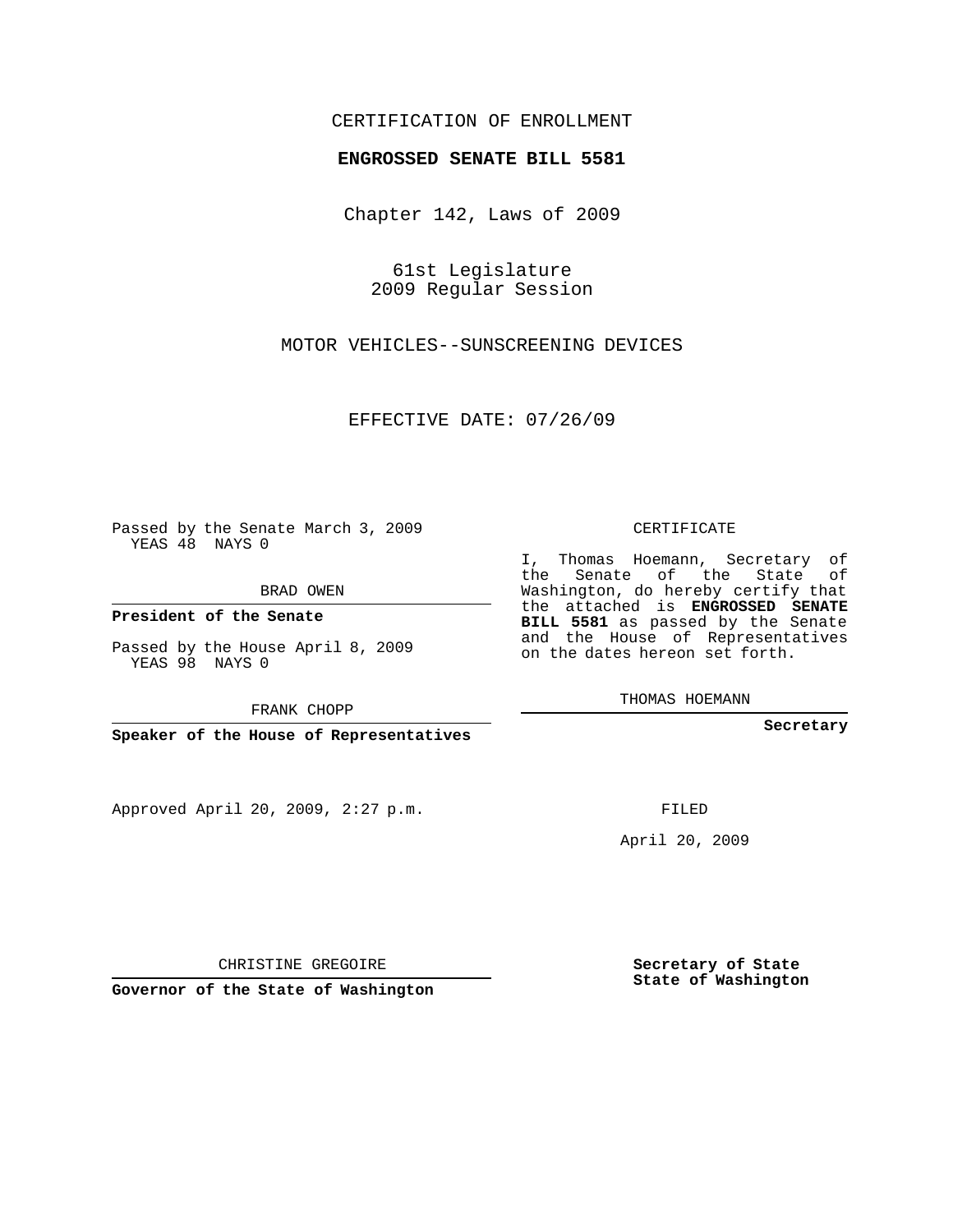## **ENGROSSED SENATE BILL 5581** \_\_\_\_\_\_\_\_\_\_\_\_\_\_\_\_\_\_\_\_\_\_\_\_\_\_\_\_\_\_\_\_\_\_\_\_\_\_\_\_\_\_\_\_\_

\_\_\_\_\_\_\_\_\_\_\_\_\_\_\_\_\_\_\_\_\_\_\_\_\_\_\_\_\_\_\_\_\_\_\_\_\_\_\_\_\_\_\_\_\_

Passed Legislature - 2009 Regular Session

**State of Washington 61st Legislature 2009 Regular Session By** Senators Delvin, Marr, and Shin; by request of Washington State Patrol

Read first time 01/27/09. Referred to Committee on Transportation.

 1 AN ACT Relating to sunscreening devices; amending RCW 46.37.430; 2 and adding a new section to chapter 46.04 RCW.

3 BE IT ENACTED BY THE LEGISLATURE OF THE STATE OF WASHINGTON:

 4 **Sec. 1.** RCW 46.37.430 and 2007 c 168 s 1 are each amended to read 5 as follows:

6 (1) $(a)$  No person may sell any ((new)) motor vehicle as specified in 7 this title, nor may any ((new)) motor vehicle as specified in this 8 title be registered unless such vehicle is equipped with safety glazing 9 material of a type that meets or exceeds federal standards((<del>, or if</del> 10 t<del>here are none, standards approved by the Washington state patrol</del>)) 11 under 49 C.F.R. Sec. 571.205.

 (b) The foregoing provisions apply to all passenger-type motor vehicles, including passenger buses and school buses, but in respect to trucks, including truck tractors, the requirements as to safety glazing material apply to all glazing material used in doors, windows, and windshields in the drivers' compartments of such vehicles except as provided by subsection (4) of this section.

18 (c) The safety glazing material that is manufactured and installed 19 in accordance with federal standards shall not be etched or otherwise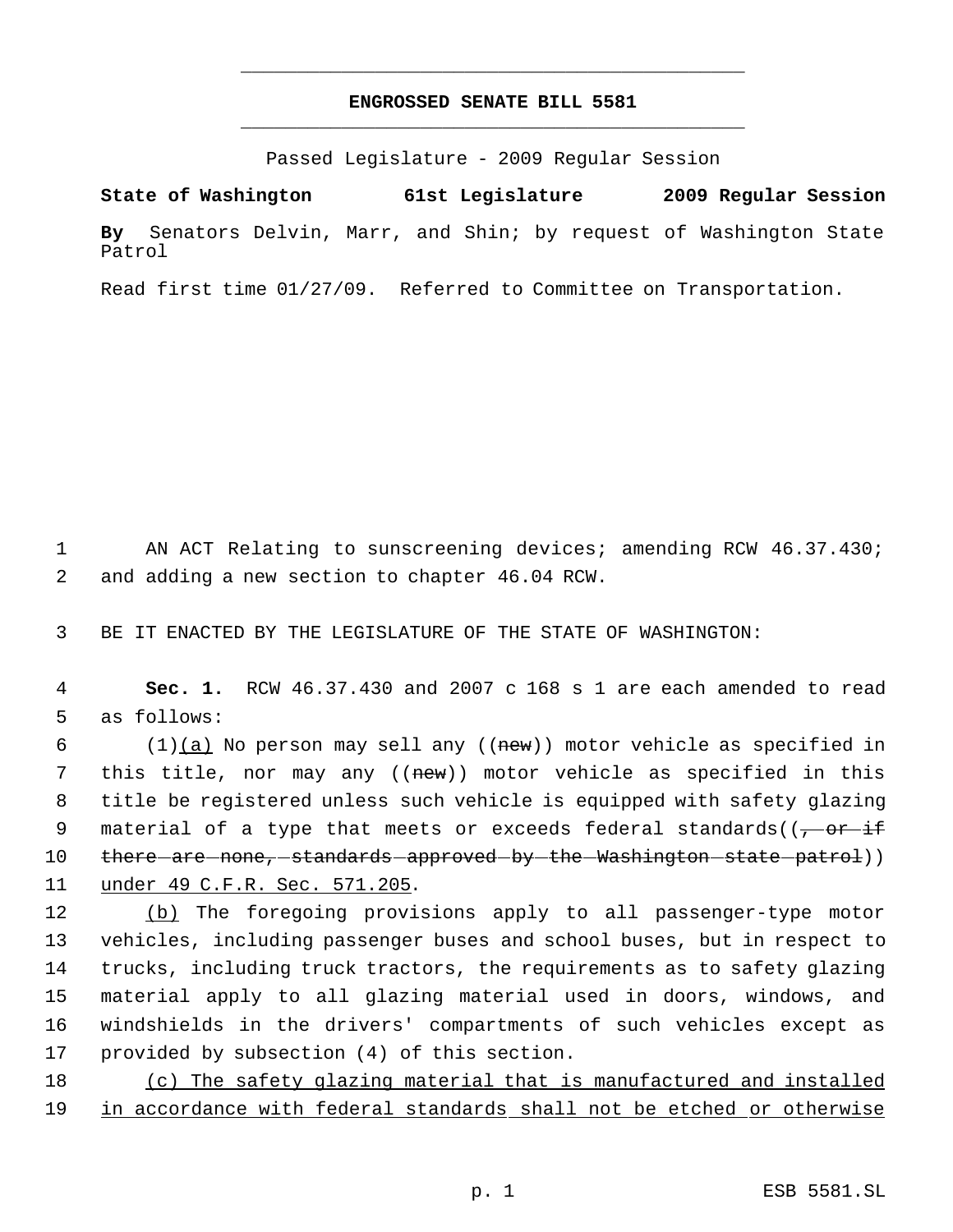permanently altered if the safety glazing material is installed in the 2 windshield or any other window located in the motor vehicle passenger 3 compartment, except for the etching of the vehicle identification number if: (i) The maximum height of the letters or numbers do not exceed one- half inch; and (ii) The etched vehicle identification number is not located in a position that interferes with the vision of any occupant of the motor vehicle. 10 (2) ((The term)) For the purposes of this section: (a) "Light transmission" means the ratio of the amount of total 12 visible light, expressed in percentages, that is allowed to pass 13 through the sunscreening or coloring material to the amount of total visible light falling on the motor vehicle window. (b) "Net film screening" means the total sunscreening or coloring material applied to the window that includes both the material applied 17 by the manufacturer during the safety glazing and any film sunscreening or coloring material applied after the vehicle is manufactured. (c) "Reflectance" means the ratio of the amount of total light, expressed in percentages, that is reflected outward by the sunscreening or coloring material to the amount of total light falling on the motor

vehicle window.

23 (d) "Safety glazing materials" means glazing materials so constructed, treated, or combined with other materials as to reduce substantially, in comparison with ordinary sheet glass or plate glass, the likelihood of injury to persons by objects from exterior sources or by these safety glazing materials when they may be cracked or broken.

 (3) The director of licensing shall not register any motor vehicle which is subject to the provisions of this section unless it is equipped with an approved type of safety glazing material, and he or she shall suspend the registration of any motor vehicle so subject to this section which the director finds is not so equipped until it is made to conform to the requirements of this section.

 (4) No person may sell or offer for sale, nor may any person operate a motor vehicle registered in this state which is equipped with, any camper manufactured after May 23, 1969, unless such camper is equipped with safety glazing material of a type conforming to rules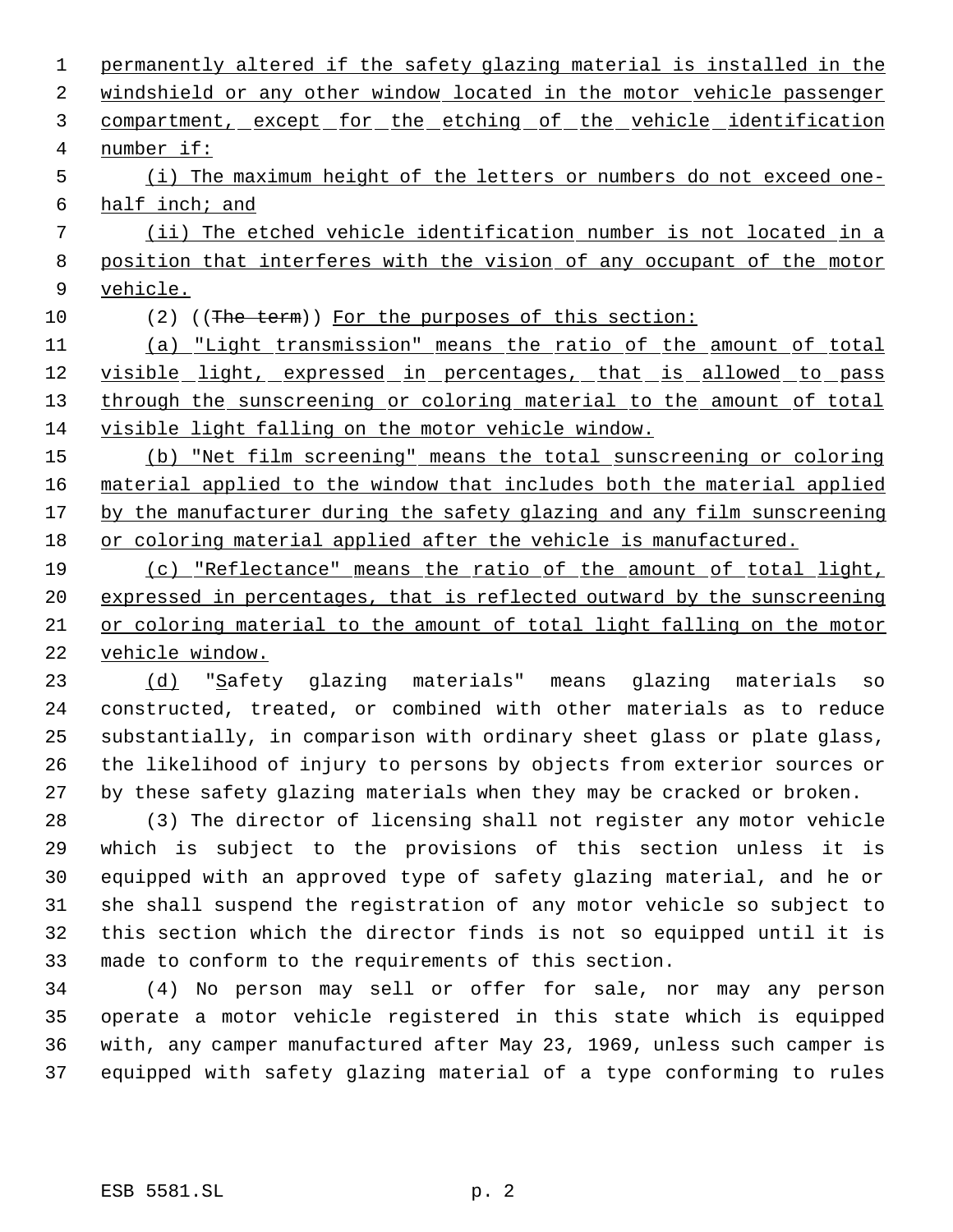1 adopted ((by the state patrol)) under 49 C.F.R. Sec. 571.205 wherever 2 glazing materials are used in outside windows and doors.

 (5) No film sunscreening or coloring material that reduces light transmittance to any degree may be applied to the surface of the safety glazing material in a motor vehicle unless it meets the following standards for such material:

7 (a) The maximum level of net film sunscreening ((material)) to be 8 applied to any window, except the windshield, shall have a total 9 reflectance of thirty-five percent or less, ((plus -or -minus -three 10 percent,)) and a light transmission of ((thirty-five)) twenty-four 11 percent or more, ((plus or minus three percent, when measured against 12 clear-glass-resulting-in-a-minimum-of-twenty-four-percent-light 13 transmission-on-AS-2-glazing)) where the vehicle is equipped with 14 outside rearview mirrors on both the right and left. Installation of 15 more than a single sheet of film sunscreening material to any window is 16 prohibited. ((The same maximum levels of film sunscreen material may 17 be applied to windows to the immediate right and left of the driver 18 on))

19 (b) Hearses, collector vehicles, limousines and passenger buses 20 used to transport persons for compensation, ambulances, rescue squad 21 vehicles, any other emergency medical vehicle licensed under RCW 22 18.73.130 that is used to transport patients, and any vehicle((s)) 23 identified by the manufacturer as ((multi-use, multipurpose, or other 24 similar designation. All windows to the rear of the driver on such 25 vehicles)) a truck, motor home, or multipurpose passenger vehicle as 26 defined in 49 C.F.R. Sec. 571.3, may have net film sunscreening 27 ((material)) applied on any window to the rear of the driver that has 28 less than ((thirty-five)) twenty-four percent light transmittance, if 29 the light reflectance is thirty-five percent or less and the vehicle is 30 equipped with outside rearview mirrors on both the right and left.

 (c) A person or business tinting windows for profit who tints windows within restricted areas of the glazing system shall supply a sticker to be affixed to the driver's door post, in the area adjacent to the manufacturer's identification tag. Installation of this sticker certifies that the glazing application meets this chapter's standards for light transmission, reflectance, and placement requirements. Stickers must be no smaller than three-quarters of an inch by one and one-half inches, and no larger than two inches by two and one-half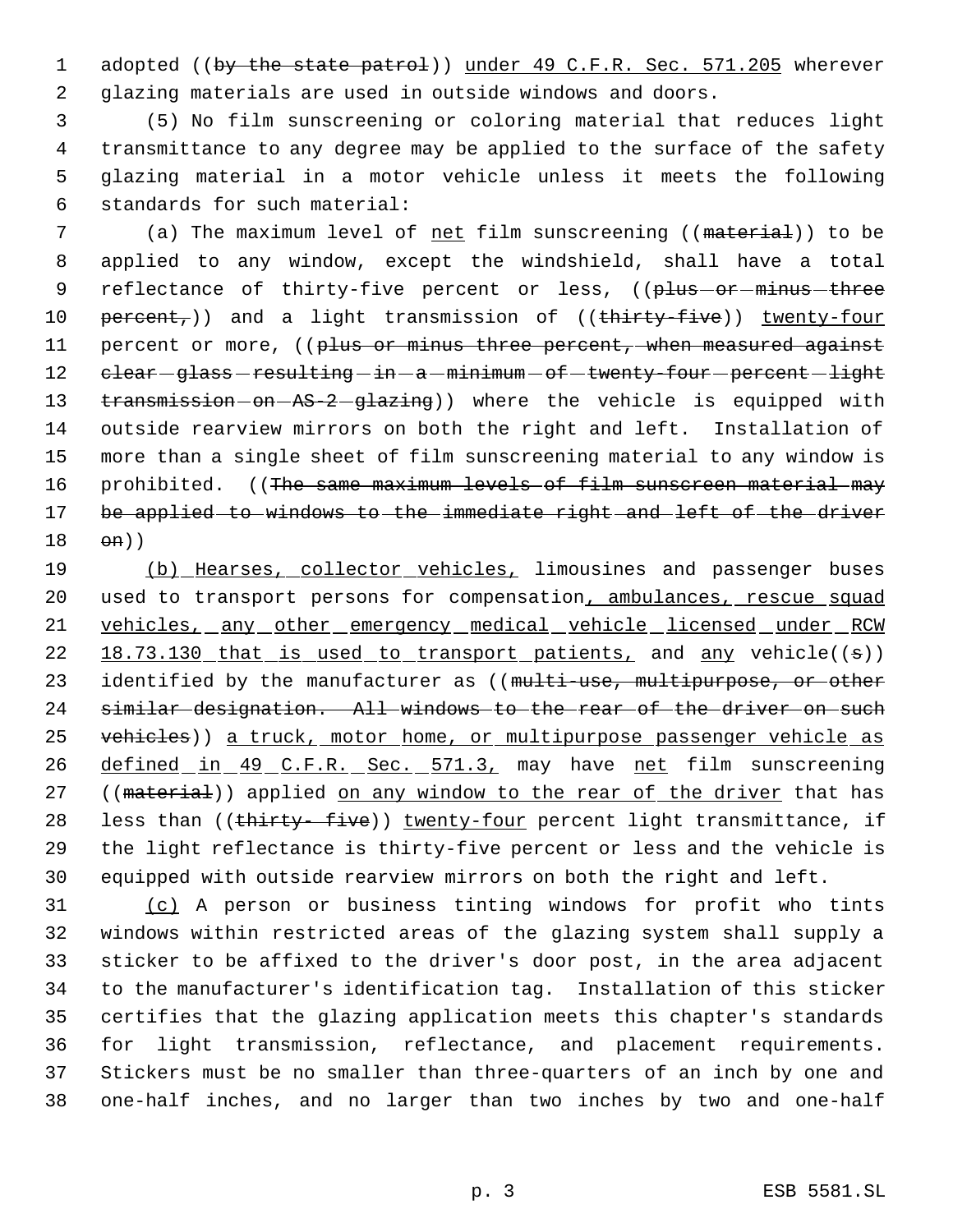inches. The stickers must be of sufficient quality to endure exposure to harsh climate conditions. The business name and state tax identification number of the installer must be clearly visible on the sticker.

 (( $\left(\frac{1}{b}\right)$ ) (d) A greater degree of light reduction is permitted on all windows and the top six inches of windshields of a vehicle operated by or carrying as a passenger a person who possesses a written verification from a licensed physician that the operator or passenger must be protected from exposure to sunlight for physical or medical reasons.

11 (((c) Windshield application.)) (e) A greater degree of light 12 reduction is permitted ((<del>on-the-top-six-inch-area-of-a-vehicle's</del>)) 13 along the top edge of the windshield as long as the product is transparent and does not extend into the AS-1 portion of the windshield 15 or extend more than six inches from the top of the windshield. Clear film sunscreening material that reduces or eliminates ultraviolet light may be applied to windshields.

 $((\{d\})$   $(f)$  When film sunscreening material is applied to any window except the windshield, outside mirrors on both the left and right sides shall be located so as to reflect to the driver a view of the roadway, through each mirror, a distance of at least two hundred feet to the rear of the vehicle.

23  $((\{e\})$   $(g)$  The following types of film sunscreening material are not permitted:

(i) Mirror finish products;

(ii) Red, gold, yellow, or black material; or

 (iii) Film sunscreening material that is in liquid preapplication form and brushed or sprayed on.

((Nothing in this section prohibits))

(6) Subsection (5) of this section does not prohibit:

 (a) The use of shaded or heat-absorbing safety glazing material in which the shading or heat-absorbing characteristics have been applied at the time of manufacture of the safety glazing material and which 34 meet federal standards ((and the standards of the state patrol)) for such safety glazing materials.

36  $((\langle 6 \rangle) )$  (b) The use and placement of federal, state, or local certificates or decals on any window as required by applicable laws or